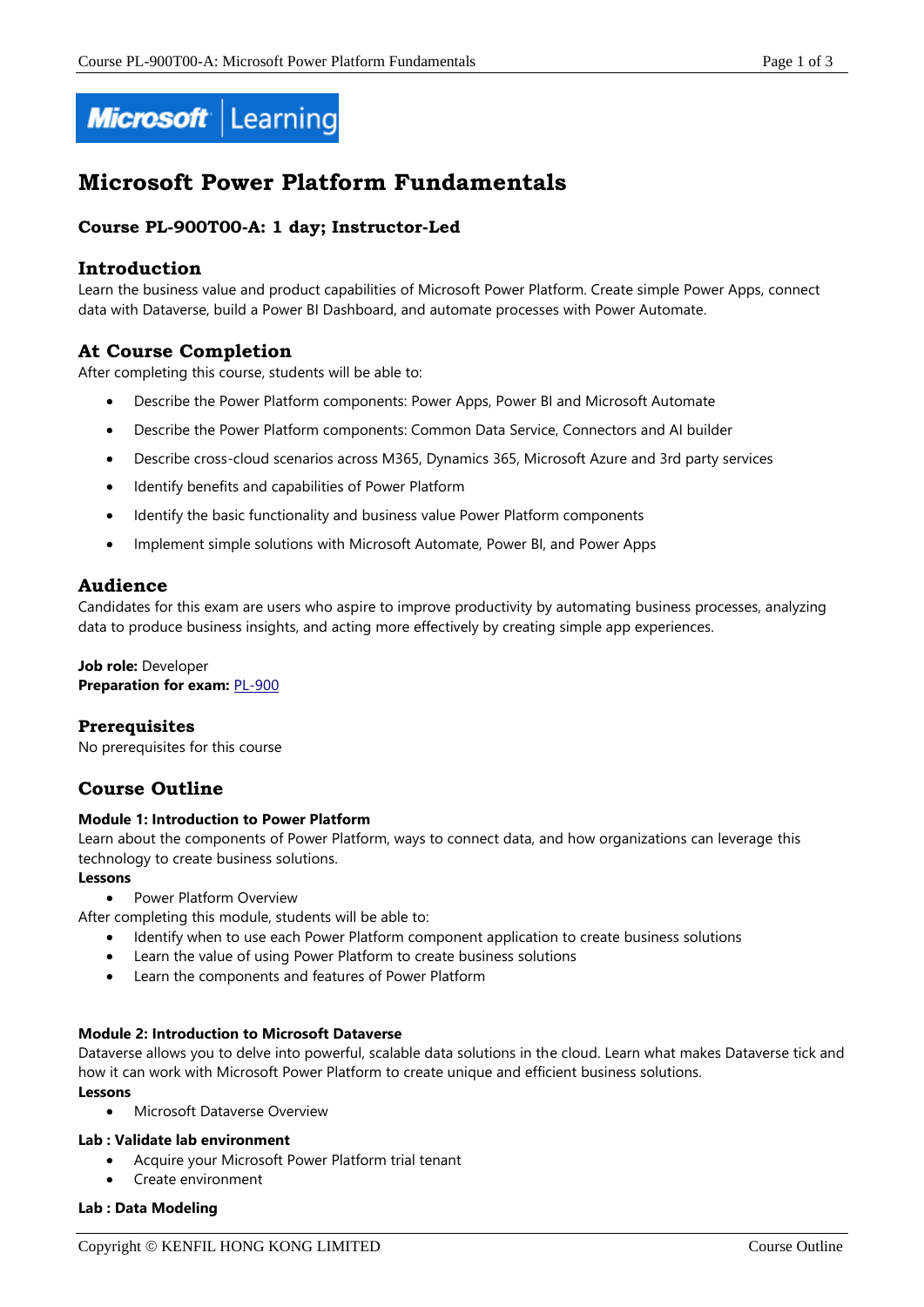- Create New Table
- Import Data

After completing this module, students will be able to:

- Descibe the difference between Dataverse and Common Data Model
- Explain use cases and limitations of business rules and process flows
- Explain what environments, tables, columns, and relationships are in Dataverse

## **Module 3: Get Started with Power Apps**

Learn about the value and capabilities of Power Apps, and ways other organizations have leverage this technology to build simple applications for their business.

## **Lessons**

- Introduction to Power Apps
- How to build a canvas app
- How to build a model-driven app

## **Lab : How to build a model-driven app**

- Customize Views and Forms
- Create Model-Driven Application

## **Lab : How to build a canvas app**

• Create Visits App

After completing this module, students will be able to:

- Learn how other organizations digitize their processes using Power Apps
- See Power Apps in action and learn options for making your first app
- Learn about what Power Apps is and its business value

## **Module 4: Get Started with Power Automate**

Learn how users can leverage Power Automate to improve business efficiency and productivity. **Lessons**

- Power Automate Overview
- How to Build an Automated Solution

## **Lab : How to build an automated solution**

- Create Visit Notification flow
- After completing this module, students will be able to:
	- See how Power Automate works and looks from the user's perspective
		- Build a simple flow
	- Learn the business value and features of Power Automate

## **Module 5: Get Started with Power BI**

Learn how organizations can use Power BI to easily clean, display, and understand data to ensure better informed decisions.

## **Lessons**

- Power BI Overview
- How to Build a Simple Dashboard

## **Lab : How to build a simple dashboard**

- Create Power BI Report
- Create Power BI Dashboard

After completing this module, students will be able to:

- See how Power BI works and looks from the user's perspective
- Learn how to build a simple Power BI dashboard
- Describe the business value and features of Power BI

## **Module 6: Introduction to Power Virtual Agents**

Learn about the value and capabilities of Power Virtual Agents and ways organizations can leverage this technology to build chatbot solutions for their business.

# **Lessons**